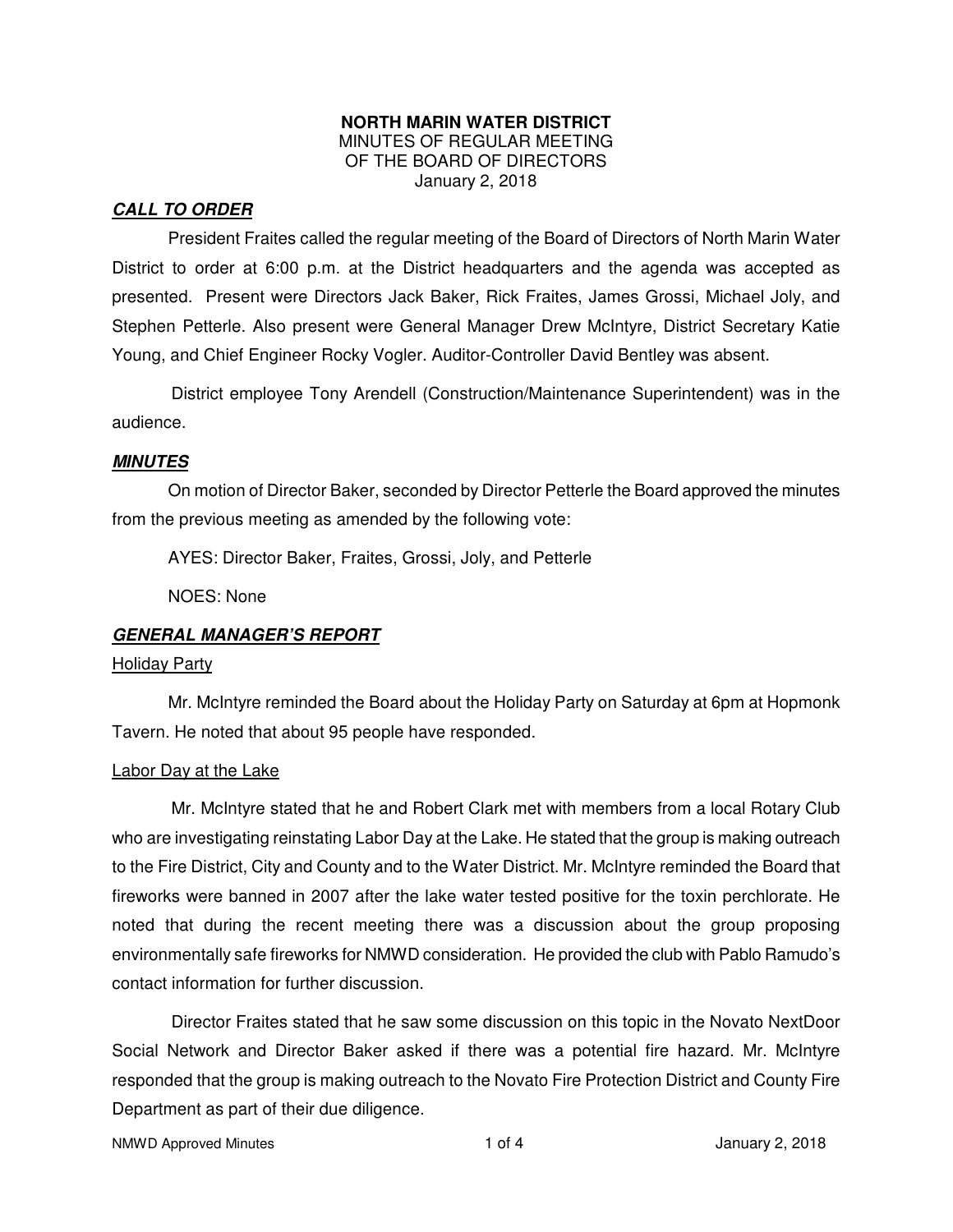### Meetings next week

Mr. McIntyre stated that there will be a North Bay Watershed Association meeting in Petaluma on Friday, Mr. Vogler and he will attend the Technical Advisory Committee meeting on Monday the  $8<sup>th</sup>$  and next Saturday the 13<sup>th</sup> he will be attending the bi-annual Oceana Marin Homeowners Association Meeting.

## **OPEN TIME**

President Fraites asked if anyone in the audience wished to bring up an item not on the agenda and there was no response.

## **STAFF / DIRECTORS' REPORTS**

President Fraites asked if staff or Directors wished to bring up an item not on the agenda and the following items were discussed:

Tony advised the Board of a main leak on Bahama Reef in Bel Marin Keys.

# **CONSENT CALENDAR**

On the motion of Director Petterle, seconded by Director Baker the Board approved the following items on the consent calendar by the following vote:

AYES: Director Baker, Fraites, Grossi, Joly, and Petterle

NOES: None

# **AMEND GENERAL SERVICE AGREEMENT – GENTERRA CONSULTANTS**

The Board authorized the General Manager to amend the General Consulting Services Agreement between NMWD and Genterra and increase the budget by \$40,000.

# **NOTICE OF COMPLETION FOR THE RECYCLED WATER CENTRAL PROJECT – WEST (GHILOTTI CONSTRUCTION)**

The Notice of Completion for the Recycled Water Central Project – West was approved by the Board.

## **NOTICE OF COMPLETION FOR THE RECYCLED WATER CENTRAL PROJECT – HIGHWAY 101 CROSSING (ANVIL BUILDERS)**

The Notice of Completion for the Recycled Water Central Project – Highway 101 Crossing was approved by the Board.

# **DISCONTINUE ACCEPTING AMERICAN EXPRESS CREDIT CARDS**

The Board approved to discontinue the acceptance of American Express to pay customer water bills. This will save the District \$3,700 annually.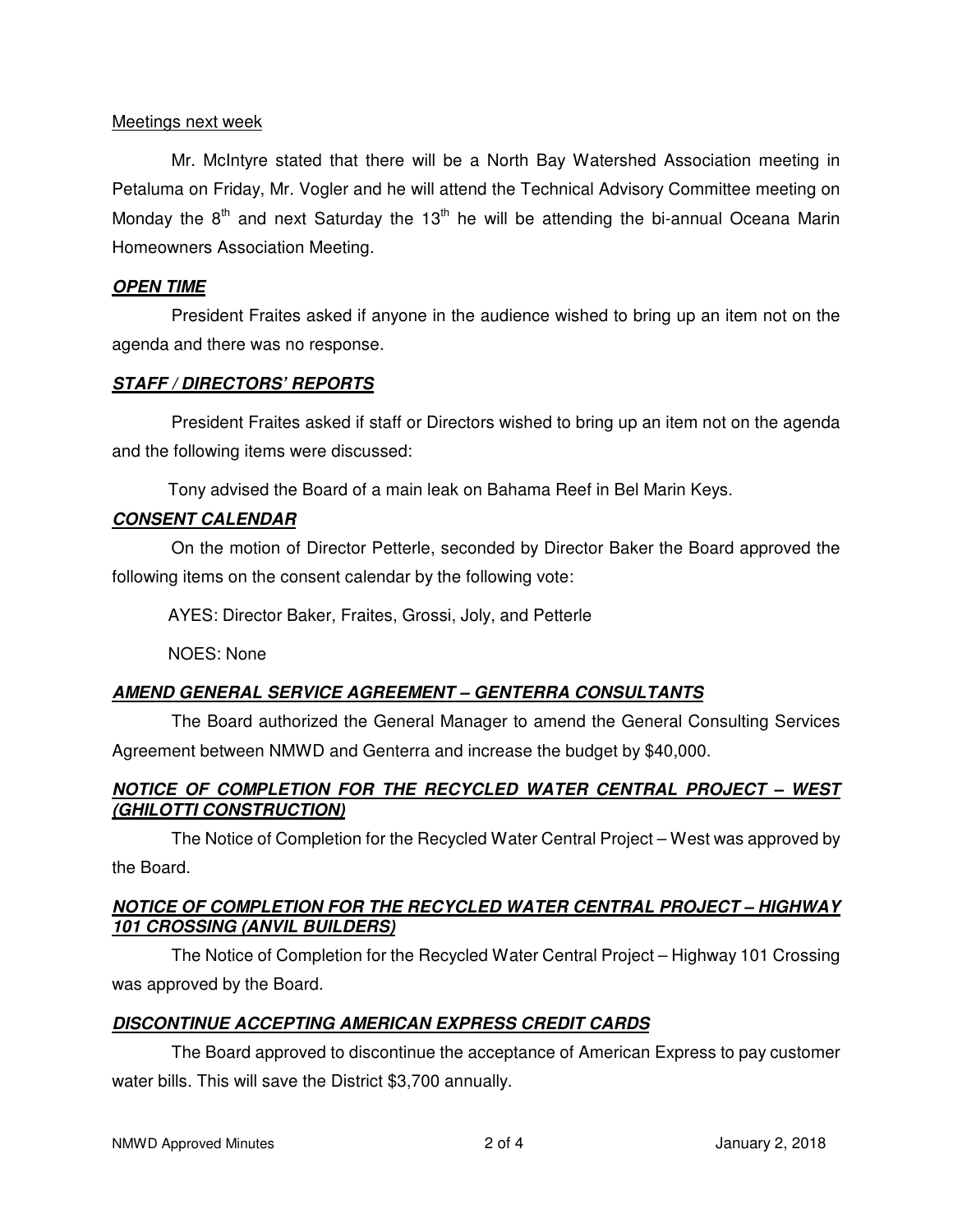## **ACTION CALENDAR**

## **REVISION TO REGULATIONS 4, 7, AND 52 IN COMPLIANCE WITH SB-7 (SUBMETERING)**

Mr. McIntyre requested that the Board approved revising Regulations 4, 7 & 52 to require installation of private sub meters in compliance with SB-7. He stated that this new legislation requires new multiunit residential structures and new mixed-use residential and commercial structures to measure the quantity of water supplied to each individual residential dwelling unit. He noted that this legislation was enacted to encourage additional water conservation.

Director Fraites asked if sub metering applies to low income housing. Mr. McIntyre responded that there is an exemption for low income housing due to water affordability concerns.

Director Joly asked if there was a financial impact to the District to implement the program. Mr. McIntyre responded no. Director Grossi asked if the connection fee would be impacted. Mr. McIntyre responded that connection fees are based on the number of dwelling units and would not change.

On motion of Director Petterle, seconded by Director Baker, the Board approved revisions to Regulations 4, 7, and 52 by the following vote:

AYES: Director Baker, Fraites, Grossi, Joly, and Petterle

NOES: None

# **BOARD COMMITTEE ASSIGNMENTS ALTERNATES**

Director Fraites requested that Board members be assigned as alternates to Board Committee Assignments for 2018. The following members are now alternates for the committees:

Novato Watershed Association – Jack Baker

Public Policy Facilitating Committee – Jim Grossi

Water Advisory Committee – Michael Joly

North Bay Water Reuse Authority- Jim Grossi

Recycled Water Subcommittee – Steve Petterle

Novato Watershed Policy Advisory Committee – Jack Baker

On motion of Director Petterle, seconded by Director Baker, the Board approved the alternates for the 2018 calendar year by the following vote:

AYES: Director Baker, Fraites, Grossi, Joly, and Petterle

NOES: None

NMWD Approved Minutes and the state of the state 3 of 4 3 of 4 January 2, 2018